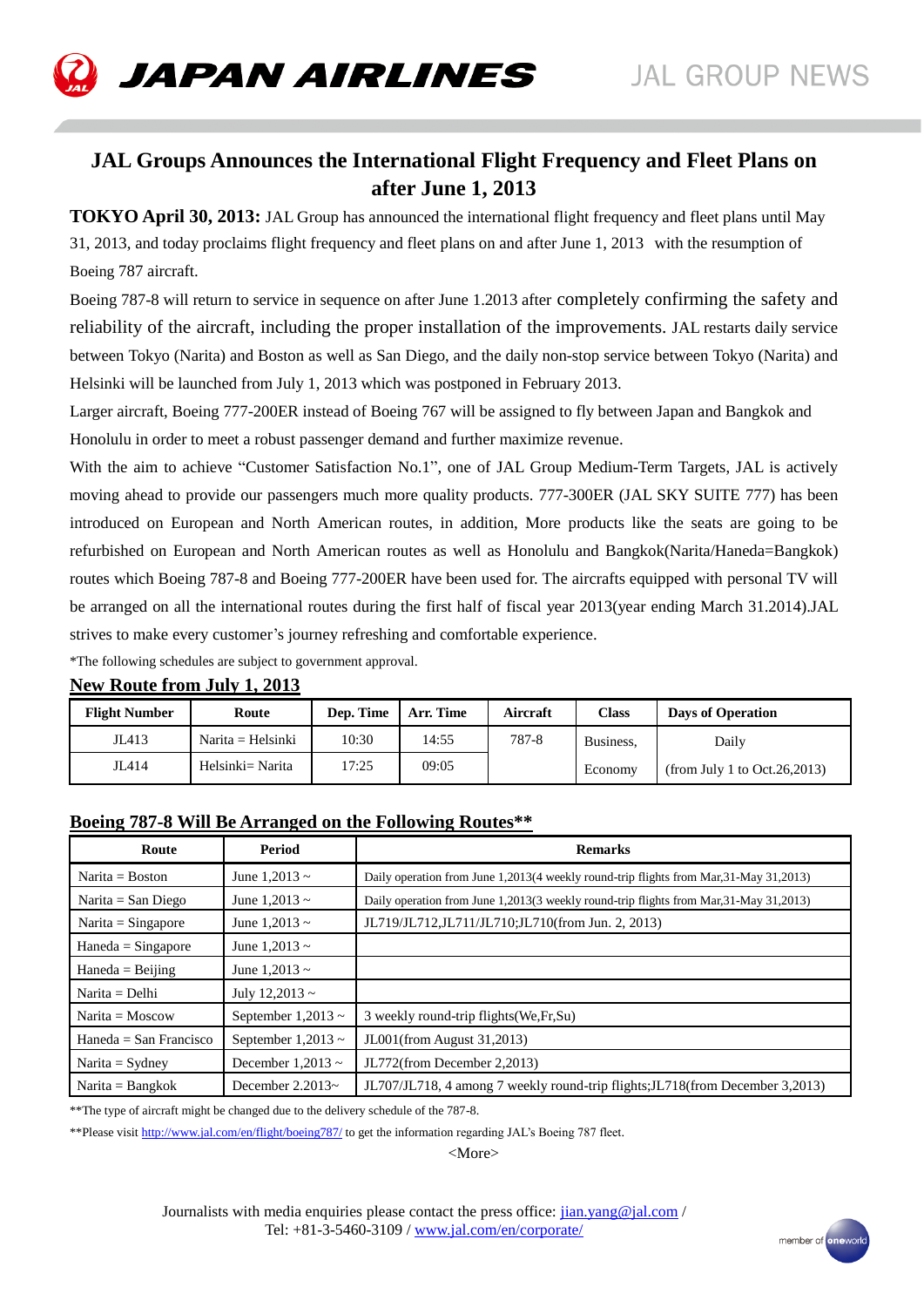# **Other Aircraft Type Changes\*\*\***

| Route                     | <b>Details</b>                     | Period                  | Remarks(flight/day/aircraft) |
|---------------------------|------------------------------------|-------------------------|------------------------------|
| $Narita = Honolulu$       | From 767-300ER to 777-200ER        | June 1.2013 $\sim$      | JL782/JL781                  |
| $Chubu = Honolulu$        | From 767-300ER to 777-200ER        | July12,2013 ~           |                              |
| $Kansai = Honolulu$       | From 767-300ER to 777-200ER        | September 1,2013 $\sim$ |                              |
| Kansai = Shanghai(Pudong) | From 737-800 to 767-300ER          | September $1,2013 \sim$ |                              |
| $Haneda = Bangkok$        | From 767-300ER to 777-200ER        | December 1,2013 $\sim$  |                              |
| $Narita = Bangkok$        | From 767-300ER to 787-8, 777-200ER | December 1,2013 $\sim$  | JL707/Mo,Tu,Th,Sa/787-8      |
|                           |                                    |                         | JL707/We, Fr, Su/777-200ER   |
|                           |                                    |                         | JL718/Tu, We, Fr, Su/787-8   |
|                           |                                    |                         | JL718/Mo, Th, Sa/777-200ER   |
|                           |                                    |                         | JL708/Daily/777-200ER        |

\*\*\*The type of aircraft might be changed due to the delivery schedule of the 787-8.

# **Flight Frequency Changes**

Temporarily decrease the flight frequency in response to the passenger demand

| Route              | Details                                       | Period                       | <b>Remarks</b>        |
|--------------------|-----------------------------------------------|------------------------------|-----------------------|
| Narita $=$ Beijing | weekly round-trip flights<br>from $14$ to $7$ | $\sim$ July 5, 2013<br>June, | JL863/JL864 decreased |

# **In-flight Products Improvements on the Middle-haul and Long –haul International Routes**

#### **Refurbish the products focusing on the Business class on European and North American routes**

Starting with the introduction of fully flat seat to Business Class as well as spacious and functional [SKY SUITE 777] sequentially served on European and North American routes, additionally 777-300ER and 787-8 will be practically used, and JAL SHELL FLAT NEO (Business class) will be provided on more routes. JAL SKY Wi-Fi has been serving on New York, Chicago and Los Angeles' routes, which will be expanded sequentially on European routes.

| Route                         | Aircraft  | <b>Service</b>                     | Period                              | <b>Remarks</b> |
|-------------------------------|-----------|------------------------------------|-------------------------------------|----------------|
| Narita = $New York$           |           | <b>SKY SUITE 777.(*1)</b>          | Operated every other day from May   |                |
|                               |           | <b>First Class: NEW JAL SUITE</b>  | 1, 2013 and daily operation from    |                |
|                               | 777-300ER | <b>Business Class: SKY SUITE</b>   | the approx. May.                    |                |
| Narita = Paris                |           | Premium Economy: SKY PREMIUM       | July 2013~                          |                |
| Narita = $\text{Los Angeles}$ |           | Economy: SKY WIDER                 | November $2013-$                    |                |
| $Narita = Chicago$            |           |                                    | January 2014~                       | $(*2)$         |
| Narita $=$ Frankfurt          |           | <b>First Class: JAL SUITE</b>      | Operated every other day from       |                |
|                               |           | Business Class: JAL SHELL FLAT NEO | April 2013 and daily operation from |                |
|                               |           |                                    | the approx. May.                    |                |
| $Narita = Moscow$             | 777-200ER | Provide Premium Economy Service    | June 2013~the end of August 2013    |                |
| $Haneda = San Francisco$      | 787-8     | Business Class: JAL SHELL FLAT NEO | September $1,2013-$                 | $(*3)$         |

(\*1) For more detail on SKY SUITE 777, please visit http://www.jal.co.jp/en/newsky/

(\*2) The actual operating date will be introduced on JAL homepage when is has been decided

(\*3) The type of aircraft might be changed due to the delivery schedule of the 787-8.

Journalists with media enquiries please contact the press office:  $\frac{\text{lian.yang}\omega\text{jal.com}}{\text{lian.yang}\omega\text{jal.com}}$ Tel: +81-3-5460-3109 / www.jal.com/en/corporate/

<More>



**JAL SKY SUITE 77**